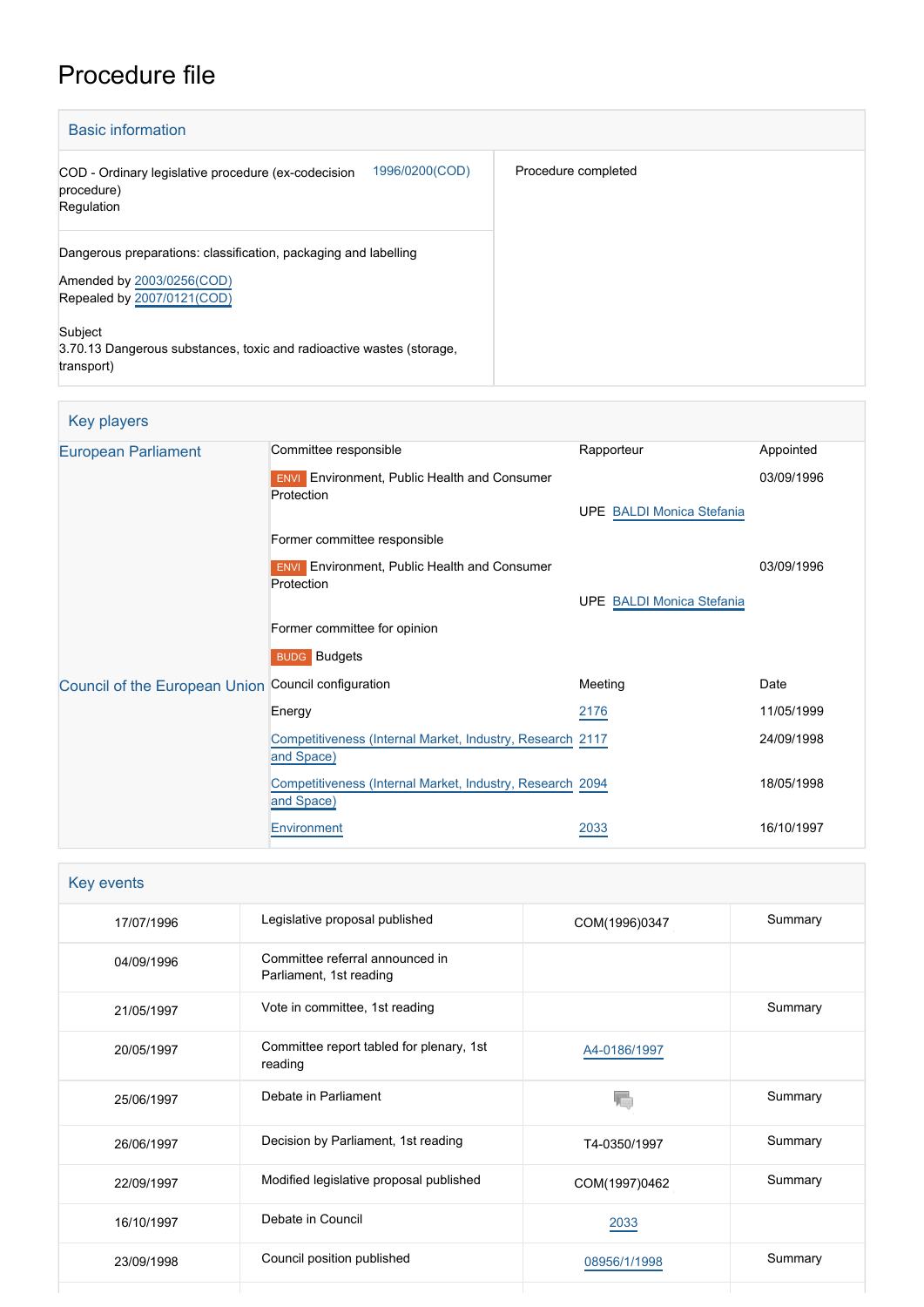| 22/10/1998 | Committee referral announced in<br>Parliament, 2nd reading  |              |         |
|------------|-------------------------------------------------------------|--------------|---------|
| 20/01/1999 | Vote in committee, 2nd reading                              |              | Summary |
| 19/01/1999 | Committee recommendation tabled for<br>plenary, 2nd reading | A4-0020/1999 |         |
| 09/02/1999 | Debate in Parliament                                        |              |         |
|            |                                                             |              |         |
| 10/02/1999 | Decision by Parliament, 2nd reading                         | T4-0092/1999 | Summary |
| 11/05/1999 | Act approved by Council, 2nd reading                        |              |         |
| 31/05/1999 | Final act signed                                            |              |         |
| 31/05/1999 | End of procedure in Parliament                              |              |         |

| <b>Technical information</b> |                                                                |
|------------------------------|----------------------------------------------------------------|
| Procedure reference          | 1996/0200(COD)                                                 |
| Procedure type               | COD - Ordinary legislative procedure (ex-codecision procedure) |
| Procedure subtype            | Recast                                                         |
| Legislative instrument       | Regulation                                                     |
|                              | Amended by 2003/0256(COD)                                      |
|                              | Repealed by 2007/0121(COD)                                     |
| Legal basis                  | EC Treaty (after Amsterdam) EC 095                             |
| Stage reached in procedure   | Procedure completed                                            |
| Committee dossier            | ENVI/4/10464                                                   |

#### Documentation gateway

| Legislative proposal                                               |             | COM(1996)0347<br>OJ C 283 26.09.1996, p. 0001        | 18/07/1996 | EC         | Summary |
|--------------------------------------------------------------------|-------------|------------------------------------------------------|------------|------------|---------|
| Committee opinion                                                  | <b>BUDG</b> | PE219.035/DEF                                        | 25/09/1996 | EP         |         |
| Committee draft report                                             |             | PE220.155                                            | 24/02/1997 | EP         |         |
| Economic and Social Committee: opinion,<br>report                  |             | CES0330/1997<br>OJ C 158 26.05.1997, p. 0076         | 20/03/1997 | <b>ESC</b> | Summary |
| Amendments tabled in committee                                     |             | PE220.155/AM                                         | 17/04/1997 | EP         |         |
| Committee report tabled for plenary, 1st<br>reading/single reading |             | A4-0186/1997<br>OJ C 182 16.06.1997, p. 0003         | 21/05/1997 | EP         |         |
| Text adopted by Parliament, 1st<br>reading/single reading          |             | T4-0350/1997<br>OJ C 222 21.07.1997, p.<br>0012-0026 | 26/06/1997 | EP         | Summary |
| Modified legislative proposal                                      |             | COM(1997)0462<br>OJ C 337 07.11.1997, p. 0045        | 23/09/1997 | EC         | Summary |
| Council position                                                   |             | 08956/1/1998<br>OJ C 360 23.11.1998, p. 0001         | 24/09/1998 | CSL        | Summary |
| Commission communication on Council's<br>position                  |             | SEC(1998)1699                                        | 14/10/1998 | EC         | Summary |
|                                                                    |             |                                                      |            |            |         |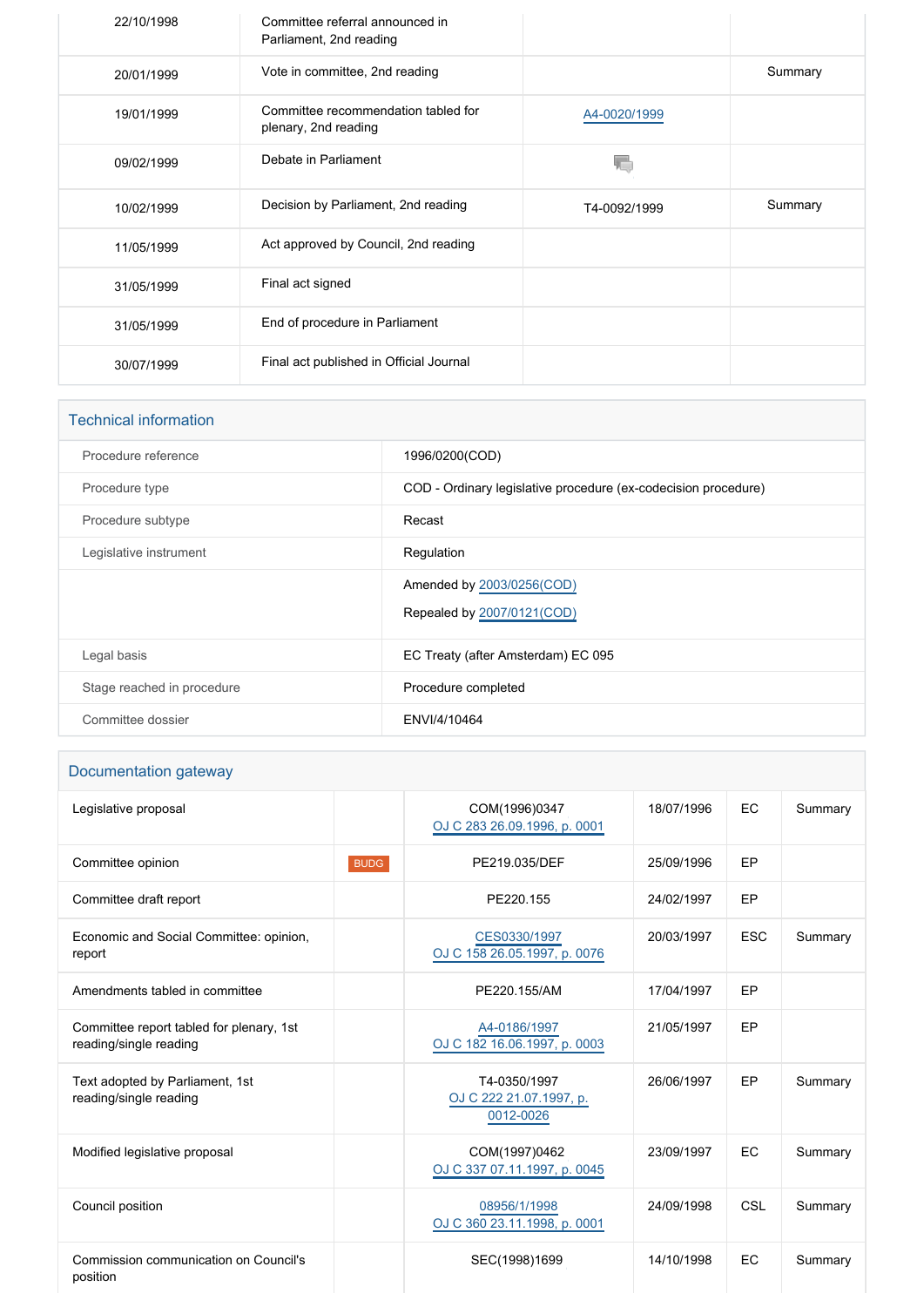| Committee draft report                                        |  | PE229.206                                            | 02/12/1998 | EP  |         |
|---------------------------------------------------------------|--|------------------------------------------------------|------------|-----|---------|
| Committee recommendation tabled for<br>plenary, 2nd reading   |  | A4-0020/1999<br>OJ C 150 28.05.1999, p. 0005         | 20/01/1999 | EP  |         |
| Text adopted by Parliament, 2nd reading                       |  | T4-0092/1999<br>OJ C 150 28.05.1999, p.<br>0153-0166 | 10/02/1999 | EP  | Summary |
| Commission opinion on Parliament's<br>position at 2nd reading |  | COM(1999)0115                                        | 11/03/1999 | EC. | Summary |
|                                                               |  |                                                      |            |     |         |
| <b>Additional information</b>                                 |  |                                                      |            |     |         |
| European Commission                                           |  | <b>EUR-Lex</b>                                       |            |     |         |

Final act

 [Directive 1999/45](https://eur-lex.europa.eu/smartapi/cgi/sga_doc?smartapi!celexplus!prod!CELEXnumdoc&lg=EN&numdoc=31999L0045)

[OJ L 200 30.07.1999, p. 0001](https://eur-lex.europa.eu/JOHtml.do?uri=OJ:L:1999:200:SOM:EN:HTML) Summary

#### Dangerous preparations: classification, packaging and labelling

OBJECTIVE: the proposal for a European Parliament and Council directive seeks to harmonize the provisions on the classification, packaging and labelling of dangerous preparations marketed in Europe in order to do away with obstacles to trade and guarantee a high level of health and environmental protection. SUBSTANCE: the proposal contains provisions which replace and consolidate the existing law on dangerous preparations (Directive 88/379/EEC), but also fresh provisions designed to: - update the directive in order to take account of the changes and bring the related directives into line with technical progress with a view to making them more user-friendly, particularly for SMUs and SMIs; extend certain provisions of the directive to cover plant protection products, explosives and preparations which, without being dangerous within the meaning of the directive, may pose a danger to users; - introduce provisions on preparations which are dangerous to the environment. ?

## Dangerous preparations: classification, packaging and labelling

This proposal brings the current directive on classification, packaging and labelling of dangerous preparations up to date, while improving the presentation and introducing some new elements. Most of the proposed changes are timely and necessary, and the Committee approves the proposal subject to the comments below. Introduction of plant-protection products (PPPs): the Committee proposes that an annex under this directive give clear, unambiguous rules for labelling these products and to amend Directive 91/414/EEC as necessary, all of which needs to be achieved at the latest when the proposal comes into force. a) Extension of safety data sheets (SDS): full data sheets are justified in those cases where one substance has exposure limits at the workplace. In the case where one component substance poses health hazards (within the context of Article 16), there should be simplified information sheets giving only those details which are really needed for users or consumers. b) Environmental dangers: the annexes should deal only with the technical parts of the assessments, this would allow more rapid adaptations of the technical part in line with progress. c) Alternative names: the use of alternative names should be permitted when justified, and when it entails no additional risk for users and consumers and does not lower the level of information. The procedure of approval of these names is complicated and lengthy. d) Evaluation of health hazards: it needs to be made clear that the increase in the permitted variations only applies in the rare cases where properties of the preparation are first assessed by testing rather than by calculation from the constituents. e) Risk and safety advice phrases: the information given on the label must be really necessary and intelligible. f) Dates of application: application should start from the date of actual publication in the OJ with a five-year transition period. g) Additional labelling of certain sensitizers: putting the name of certain sensitizing substances on the label to alert sensitized persons is a sensible requirement.?

## Dangerous preparations: classification, packaging and labelling

Provisions restricting tests on animals in a Commission proposal on dangerous chemical preparations were toughened by the Committee. The committee amended and adopted a proposal for a European Parliament and Council Directive on the approximation of national laws on the classification, packaging and labelling of dangerous preparations. The rapporteur was Mrs Monica BALDI (UPE, I). The amendment on animal tests stipulates that where tests on animals are provided for they may be carried out only if the toxicological properties of a preparation cannot be established in any other way, eg using a validated alternative method which does not involved animals. Another amendment says:"If a preparation is advertised on television, radio, in the printed media, posters, by mail shots or other marketing methods, there must be a clear reference to every hazardous property of the preparation." Moreover, information such as "environmentally-friendly", "eco" or any other statement indicating that the preparation is not dangerous or which might lead to an underestimation of its hazards must not appear on the packaging or labelling of preparations covered by the directive. The aim of the directive is to bring together in one document all existing EU legislation on dangerous preparations involving mixtures of two or more chemical substances. It will affect hundreds of thousands of products intended for both the general public and professional users. The directive will replace the Dangerous Preparations Directive (88/379/EEC),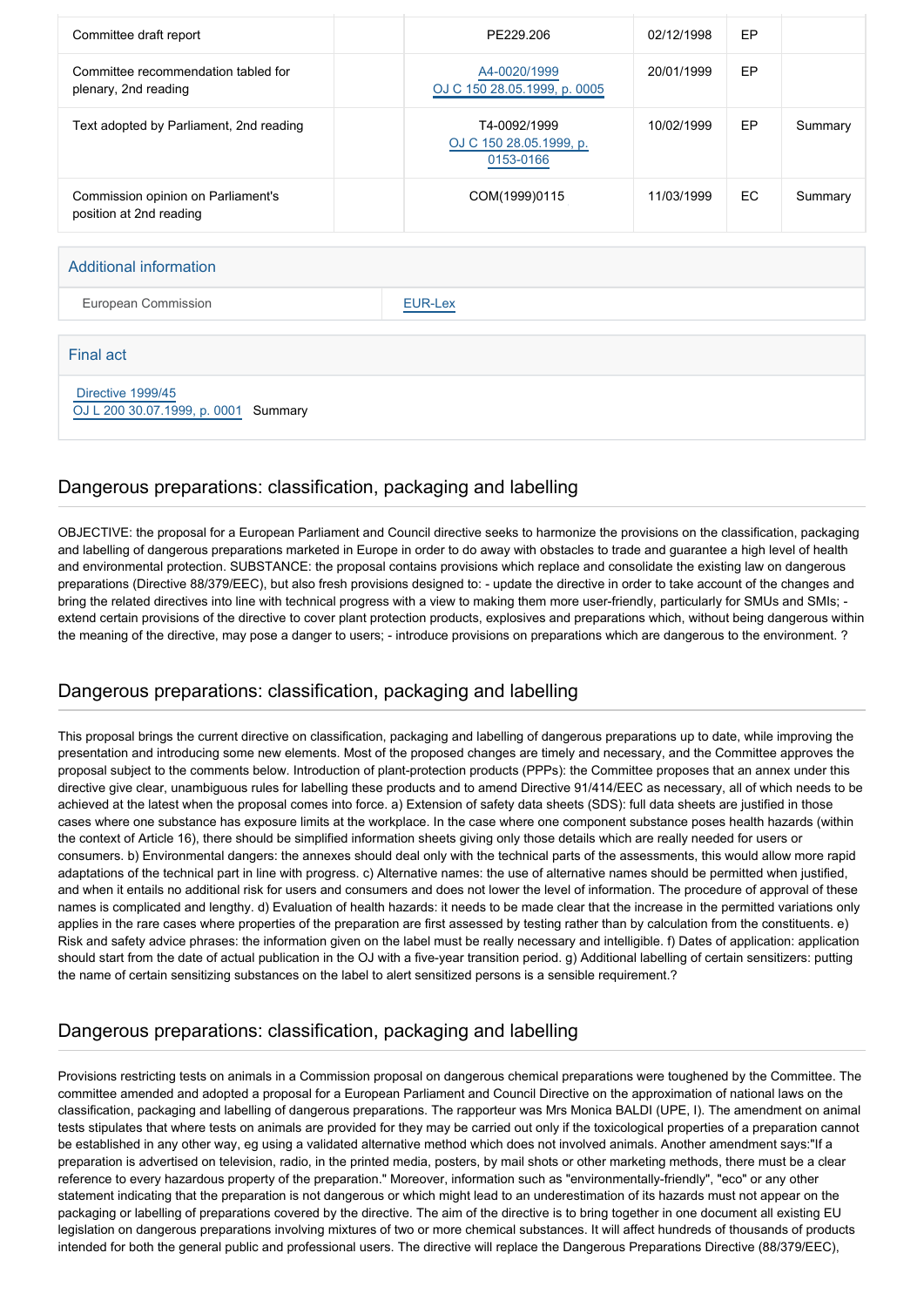extending its scope to cover environmental classification and labelling, pesticides and biocides, safety data sheets, explosives and certain sensitisers which can cause an allergic reaction. Preparations classified as "dangerous to the environment" will have to carry a warning symbol consisting of a dead fish beside a dead tree. ?

#### Dangerous preparations: classification, packaging and labelling

Among other issues, the rapporteur called for safety data sheets to be introduced for preparations containing substances not classified as dangerous and for easily understandable labelling to warn consumers of the risks posed by a product and to provide precautionary advice. Commissioner Bangemann was in favour of Amendments Nos 1, 2, 3, 5, 7, 10, 13, 14, 15, 18, 19, 21, 22, 25, 27 and 31 to 39. He agreed with the principle of Amendments Nos 6, 17, 24, 29 and 30 but was against Amendment No 4 on tests on animals and Amendments Nos 8, 9, 11 and 12 on Austria. In this respect, the Commission took account of the specific nature of this country?s legislation. It also did not accept the provision requiring the chemical names of all dangerous substances contained in a preparation, even in concentrations below the threshold level, to be mentioned on the label.

#### Dangerous preparations: classification, packaging and labelling

In adopting the report by Mrs Monica BALDI (UPE, I) by 216 votes to 125 with 3 abstentions Parliament strengthened the provisions of the Commission proposal on the classification, packaging and labelling of dangerous preparations. In its amendments Parliament states that tests on animals may be carried out only if the toxicological properties of a preparation cannot be established in any other way, possibly on the basis of the conventional method or validated alternative method not using tests on animals. It also requires that if a preparation is advertised on television, radio, in the printed media, on posters, by mail shots or other marketing methods there must be a clear reference to every hazardous property of the preparation. Parliament also demands that information such as 'non-harmful' and 'eco' or any other statement indicating that a preparation is not dangerous or which might lead to an underestimation of the hazards of such preparations should not appear on the packaging or labelling of the preparations subject to this directive. ?

#### Dangerous preparations: classification, packaging and labelling

The Commission's amended proposal incorporates, wholly or in part, 16 of the 26 amendments adopted by Parliament at first reading. These amendments relate mainly to labelling, classification and packaging. a) Regarding labelling, the amended proposal: - emphasizes the need for a study of label comprehensibility and a review of the existing rules on labelling if necessary; - introduces the possibility of not requiring full labelling on preparations classified as dangerous for the environment, when they are supplied in small packages (volume less than 125 ml); prohibits using on labels of preparations covered by the Directive expressions such as 'environmentally friendly' and 'ecological' or expressions that lead to the danger being underestimated In the case of Annex V, Part C, the amendments accepted are those which: - address the specific warning on sensitizing effects to all persons; - modify the phrase to be used on packages of non-classified preparations for which a safety data sheet is available on request; - propose an addition to Annex V, consisting of specific rules on the labelling of plant protection products. b) Regarding classification, the amended proposal: - introduces restrictions on animal testing where alternative methods are available, and adds provisions concerning data on effects on man; - expresses a clear preference for the conventional method or in vitro methods (alternative methods) for the classification of preparations; - introduces a lower concentration limit (0.1% instead of 0.5%) for classification of preparations containing ozone depleting substances. c) Finally, on the subject of packaging, the amended proposal: enshrines a well-established practice, namely the need to adapt packaging to the mode of transport and delivery; - removes, from Annex IV, Part B, paragraph 2, the requirement for a tactile danger warning (a special warning for blind persons) on aerosols classified as extremely flammable or highly flammable. ?

#### Dangerous preparations: classification, packaging and labelling

The tenor of the common position of the Council was similar to that of the initial proposal by the Commission, and it incorporated many amendments adopted by the European Parliament at first reading. The Council particularly accepted the amendments seeking to: -require the Commission to submit a report, accompanied, if appropriate, by the necessary proposals concerning labelling requirements applicable to dangerous preparations (the Commission undertook to initiate without delay research into how well users understood labelling); -clarify the objectives of the Directive and specify that its scope includes non-dangerous preparations which may present a specific danger; -clarify the general principles of classification and labelling; -impose restrictions on animal testing where alternatives exist; -confirm the practice already in force with regard to packaging for transport and supply; -formulate the principles which apply to labelling requirements for preparations classified as dangerous for the environment when supplied in small packagings; -ban the inclusion in labelling of such indications as 'ecological' which might cause the dangers to be underestimated; -make it clear that safety data sheets are principally intended for professional users; -in the case of unclassified preparations, extend the requirement to draw up safety data sheets to preparations containing substances dangerous to the environment. As regards the annexes, the Council accepted the amendments seeking to: -insert in Annex III a lower concentration limit (0.1% instead of 0.5%) for classification of preparations containing ozone-depleting substances; -remove the requirement for a tactile danger warning on aerosols classified and labelled as extremely flammable or highly flammable. The Council also made changes with regard to the following points: -evaluation of health hazards and environmental hazards: this provision would make it possible to introduce into Annexes II and III other conventional methods, which might be necessary for alloys; -labelling of plant protection products: the principle underlying labelling of such products was developed further. The message on labels concerning risks would be complemented by a special phrase. Labels on plant protection products would moreover include the normal information about risks, particularly danger symbols and indications; -confidentiality of names of dangerous substances: the provisions concerning confidentiality of chemical names now covered safety data sheets as well. Requests for confidentiality would be authorised not only for dangerous substances but also for irritants. A less bureaucratic notification procedure was also introduced; -arrangements under the accession treaty: the new Member States (Austria, Sweden and Finland) would not be required to transpose the existing Community acquis at the beginning of 1999. The Council opted for a type IIIb committee for measures to implement the Directive.?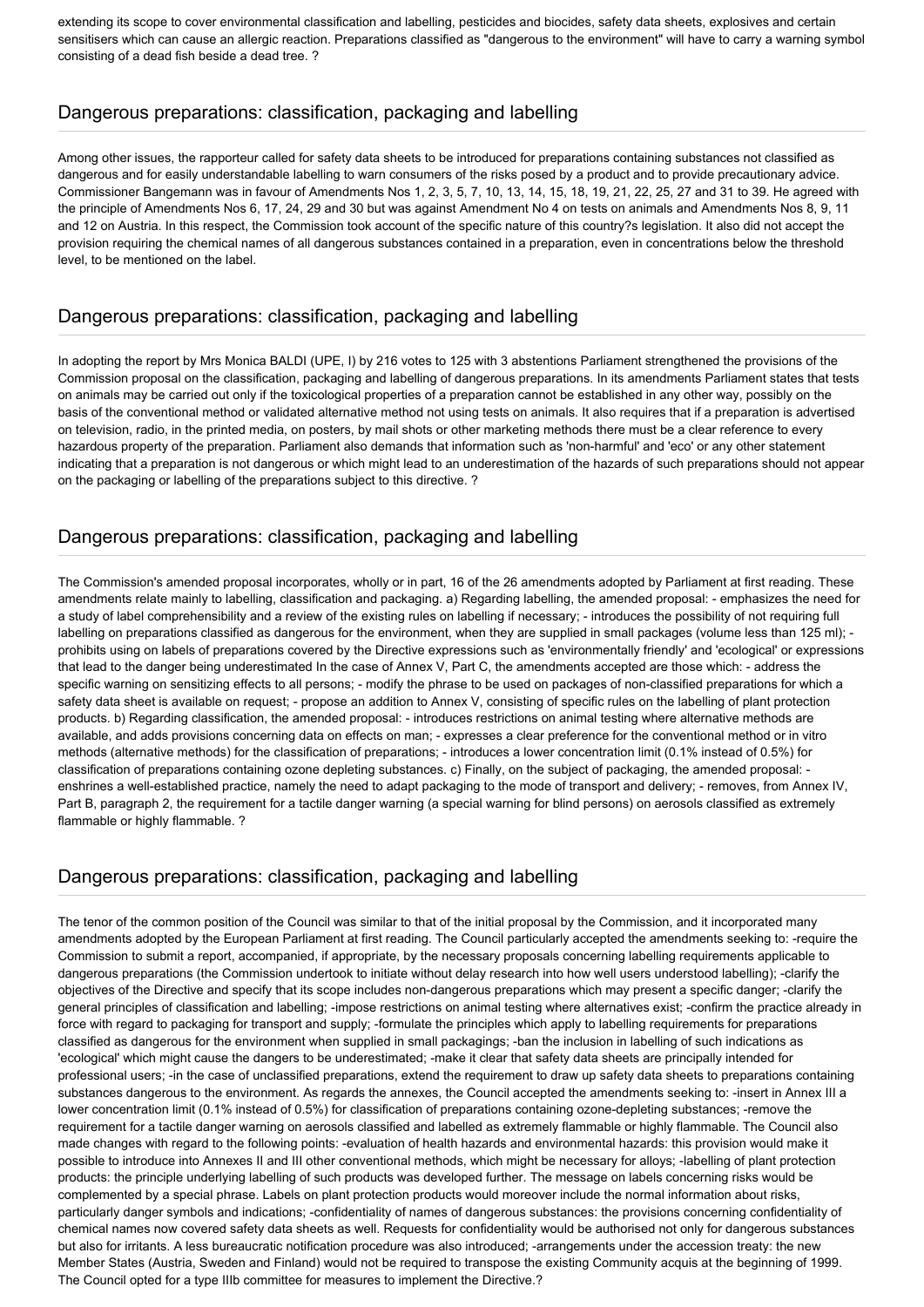The Commission supported the common position of the Council, as it retained the general substance of the initial proposal. It simplified the provisions on plant protection products, for example, and clarified the text. The Commission welcomed the prompt adoption of the common position and the special arrangements for Austria, Finland and Sweden. The Directive could be adopted before the end of 1998, which would make it possible to resolve the problems raised by the expiry of the derogations granted to the three new Member States by the accession treaty. The Commission could not accept the commitology procedure (type IIIb) proposed by the Council: it preferred type IIIa.?

## Dangerous preparations: classification, packaging and labelling

Responding to Parliament's concerns, Council has inserted into its common position on the packaging of dangerous chemical preparations a clear reference to animal welfare and the obligation on manufacturers to use suitable alternatives to animal testing whenever possible. In view of the improvements introduced in the common position, the Committee adopted only three amendments to the common position in a recommendation drafted under the codecision procedure by Monica BALDI (UPE, I). The amendments to the proposed directive involved: improving the committee procedure for adapting the directive in future to technical progress; tightening up labelling where allergic reactions may occur; and taking account of earlier test results when determining acute aquatic toxicity. The aim of the directive is to bring together in one document all existing EU legislation on dangerous preparations involving mixtures of two or more chemical substances. It will affect hundreds of thousands of products intended for both the general public and professional users and will replace a 1988 dangerous preparations directive. Of the 26 amendments adopted by Parliament during its first reading of the original Commission proposal in June 1997, the common position took over 12 unchanged and accepted two in principle. Improvements introduced by the Council include: extending hazard classification to pesticides; widening the obligation to provide safety data sheets; requiring a warning on the labels of preparations containing 0.1% or more of a sensitising substance ( ie which can cause an allergic reaction); and laying down transitional arrangements for Finland, Sweden, and Austria. ?

## Dangerous preparations: classification, packaging and labelling

At second reading under codecision procedure, the European Parliament adopted the report by Monica Stefania Baldi (UPE,IT) on common position 54/98/EC adopted by the Council with a view to the adoption of a European Parliament and Council Directive concerning the approximation of the laws, regulations and administrative provisions of the Member States relating to the classification, packaging and labelling of dangerous preparations. The report proposes three amendments to the common position: - requiring that the Commission be assisted by a committee of representatives of the Member States, chaired by a Commission representative; - exempting testing of algae, daphnia and fish if a test result is already available before the proposed directive enters into force; - amending labelling requirements for preparations containing a sensitising substance to state simply "may produce an allergic reaction" rather than limiting this warning to "persons already sensitised".?

#### Dangerous preparations: classification, packaging and labelling

The Commission accepts 3 amendments proposed by the Parliament on the second reading and modifies its proposal as a consequence of this. These amendments aim at : - switching from Committee procedure III b) to procedure III a); - introducing the possibility to use ecotoxicological results obtained before the Directive enters into force in order to assess the effects of preparations on the environment; simplifying the text on the label of preparations containing sensitising substances by addressing the specific warning on allergic effects to all persons.?

## Dangerous preparations: classification, packaging and labelling

PURPOSE : to improve the harmonised measures on the classification, packaging and labelling of dangerous preparations for the internal market; to support and improve the high level of protection of health, safety and the environment. COMMUNITY MEASURE : Directive 1999/45/EC of the European Parliament and of the Council concerning the approximation of the laws, regulations and administrative provisions of the Member States relating to the classifications, packaging and labelling of dangerous preparations. CONTENT : this Directive consists of a recasting of Directive 88/379/EEC in view of providing a coherent approach in all sectors, to rationalise and update existing Community law, to simplify the procedures of adaptation to technical progress and to resolve questions relating to the new Member States. For the purposes of this Directive, dangerous preparations are a mixture of different chemical substances which contain at least one dangerous substance and are considered dangerous (that is containing substance concentrations such as those which are very toxic, toxic, carcinogenic, mutagenic, toxic for reproduction, corrosive, harmful, irritant, sensitising or dangerous for the environment). The Directive: - broadens the field of application of the existing directive in order to cover phytopharmaceuticals (pesticides) which are at present subject to a separate law; broadens the field of application in order to include measures relating to classification and environmental labelling; - extend certain requirements to preparations containing levels of dangerous substances lower than those which normally fall within the classification of dangerous; - solve the question of the three new Member States (Austria, Finland and Sweden) with whom the respective membership Treaties had agreed transitory regimes which expired at the end of 1998. The new Directive lays down the rules and principles for: the determination of dangerous properties of preparations, based on their physico-chemical properties, their properties that affect health and their environmental properties; classification and labelling; the evaluation of the dangers to health and the environment; the obligations and duties of the Member States; the conditions of packaging and labelling (danger symbols, risk phrases, indications of danger and safety advice, etc); the exemptions from the packaging and labelling requirements; distance selling; safety data sheet (principally intended for use by professional users to enable them to take the necessary measures as regards the protection of health, safety and the environment at the place of work) and the confidentiality of chemical names. There is also a safeguard clause provided for in the Directive which authorises a Member State to